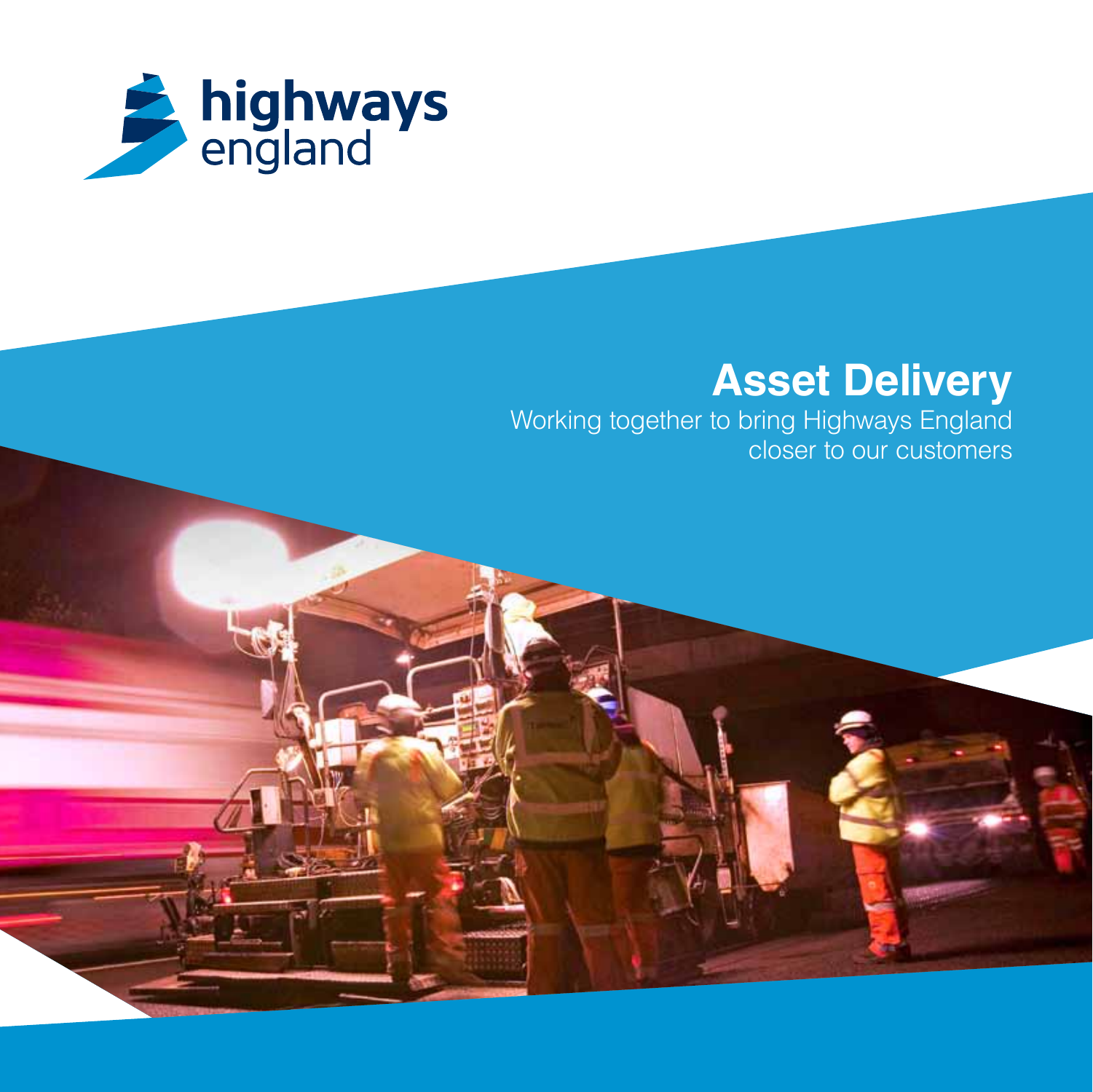### **Contents**

- What is Asset Delivery?
- Why are we changing the way we work?
- What will Asset Delivery look like?
- Asset Delivery Community working together
- What will be different? (Learn Plan Deliver)
- How we will deliver the Asset Delivery operating model
- Our Asset Delivery operating model explained
- Keeping you up to date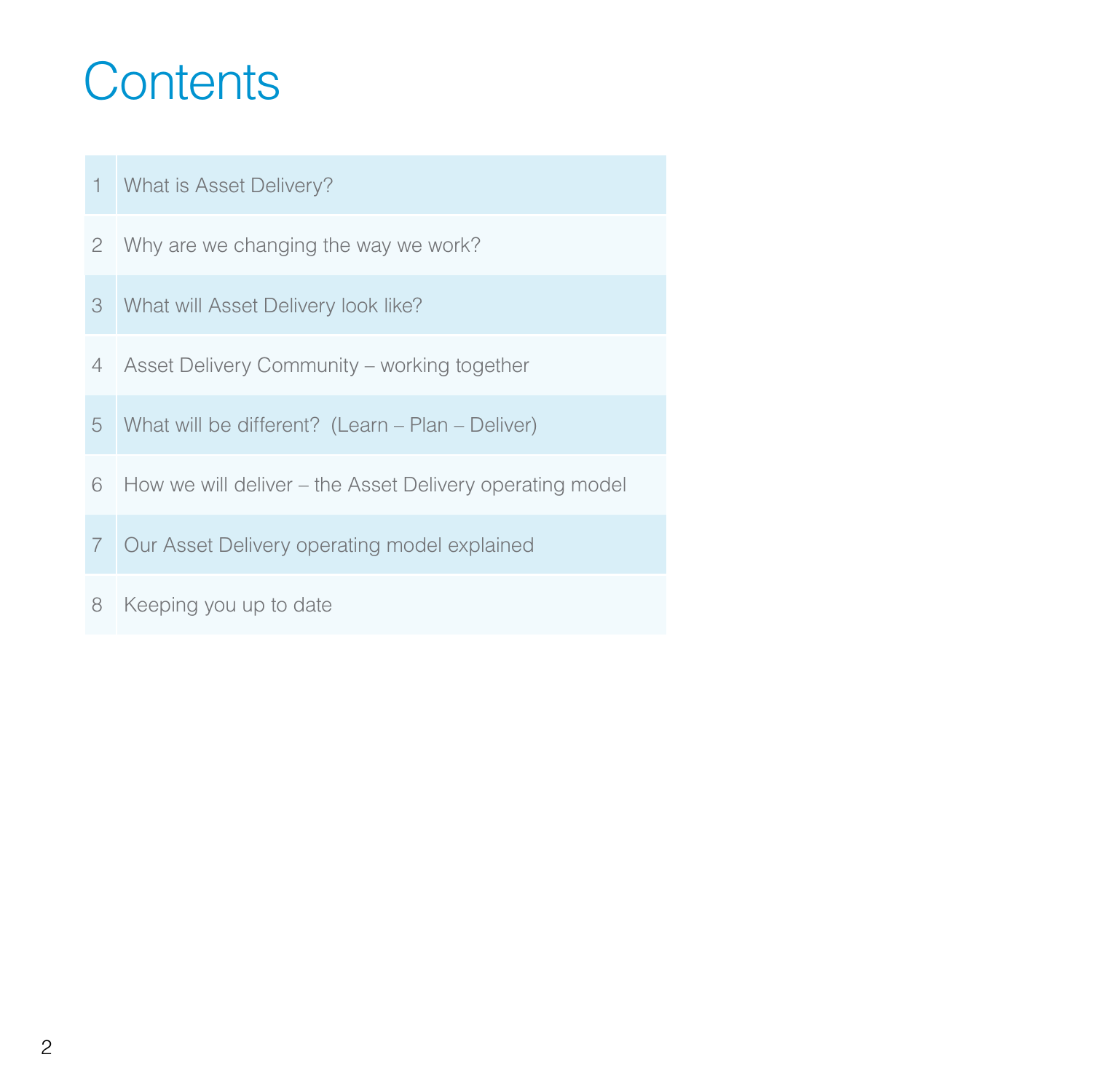## What is Asset Delivery?

Asset Delivery is a new enterprise way of working where Highways England will directly manage both routine maintenance and the delivery of capital renewal and improvement schemes.

Working more closely with our supplier colleagues who undertake these activities on the ground, we will be able to collaborate more effectively, identify more innovations in planning, scheduling and the methods employed to improve the quality and value for money of these services.

Asset Delivery builds upon the strong existing capabilities of both our staff and our supply chain, and creates more flexible and efficient ways of working, that will underpin continual improvements to put **safety, our customers** and **effective delivery** at the heart of everything we do.

**Asset Delivery** is underpinned by the following principles. We want to:

- Always have a healthy and safe work environment
- Own key investment and maintenance planning decisions
- Own the planning and sequencing of work and manage network occupancy
- **Minimise impact on and improve service for** our customers
- Own and have visibility of asset information, cost and productivity
- Develop active relationships with those carrying out the maintenance, renewal and improvement work

"As a highways operator, we should understand the condition of the roads, what maintenance they need and how long they are going to last. Asset Delivery is the first step in bringing that capability and understanding into our organisation, and is therefore the first move in a significant change in focus for Highways England, which is what makes it so important.

### **Asset Delivery will be a new enterprise way of working together to bring Highways England closer to our customers."**

Jim O'Sullivan, Chief Executive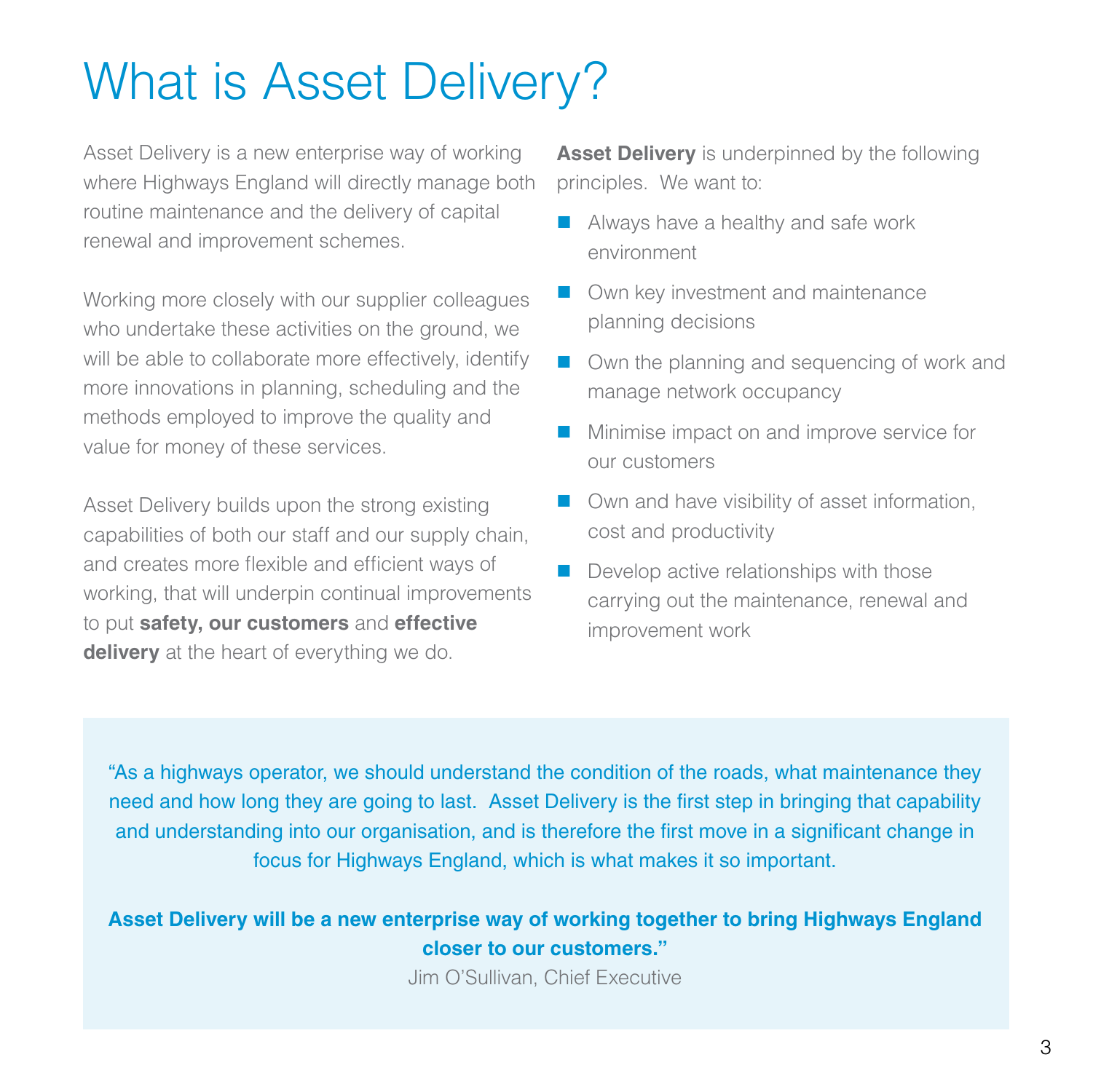## Why are we changing the way we work?

### Highways England became a new, government-owned company on 1 April 2015, which means it is now regulated by the Office of Road and Rail.

In December 2014, the Government's Road Investment Strategy (RIS) set out a clear brief for Highways England from 2015 to 2020. It outlined a challenging, yet achievable Performance Specification (outlined below) as a step towards achieving its long-term strategic vision for the efficient and effective management of the network, by:

|                | Making the network safer                                                | At least 40% reduction in number of people killed<br>or seriously injured by the end of 2020 |
|----------------|-------------------------------------------------------------------------|----------------------------------------------------------------------------------------------|
| $\mathbf{2}$   | Improving user satisfaction                                             | 90% by 31 March 2017 and maintain/improve                                                    |
| 3              | Supporting the smooth flow of traffic                                   | 97% available in any one rolling year<br>85% motorway incidents cleared within 1 hour        |
|                | 4 Encouraging economic growth                                           | Report time lost per vehicle per mile                                                        |
| 5              | Delivering better environmental outcomes                                | 1,150 noise important areas mitigated<br>Reduce net biodiversity loss annually               |
| 6              | Helping cyclists, walkers and other users<br>including vulnerable users | Build a number of new/upgraded crossings                                                     |
| 7 <sup>1</sup> | Achieving real efficiency                                               | £1.2bn cost savings on capital expenditure<br>Meet Delivery Plan forecasts                   |
| 8              | Keeping the network in good condition                                   | 95% of pavement in safe/serviceable condition                                                |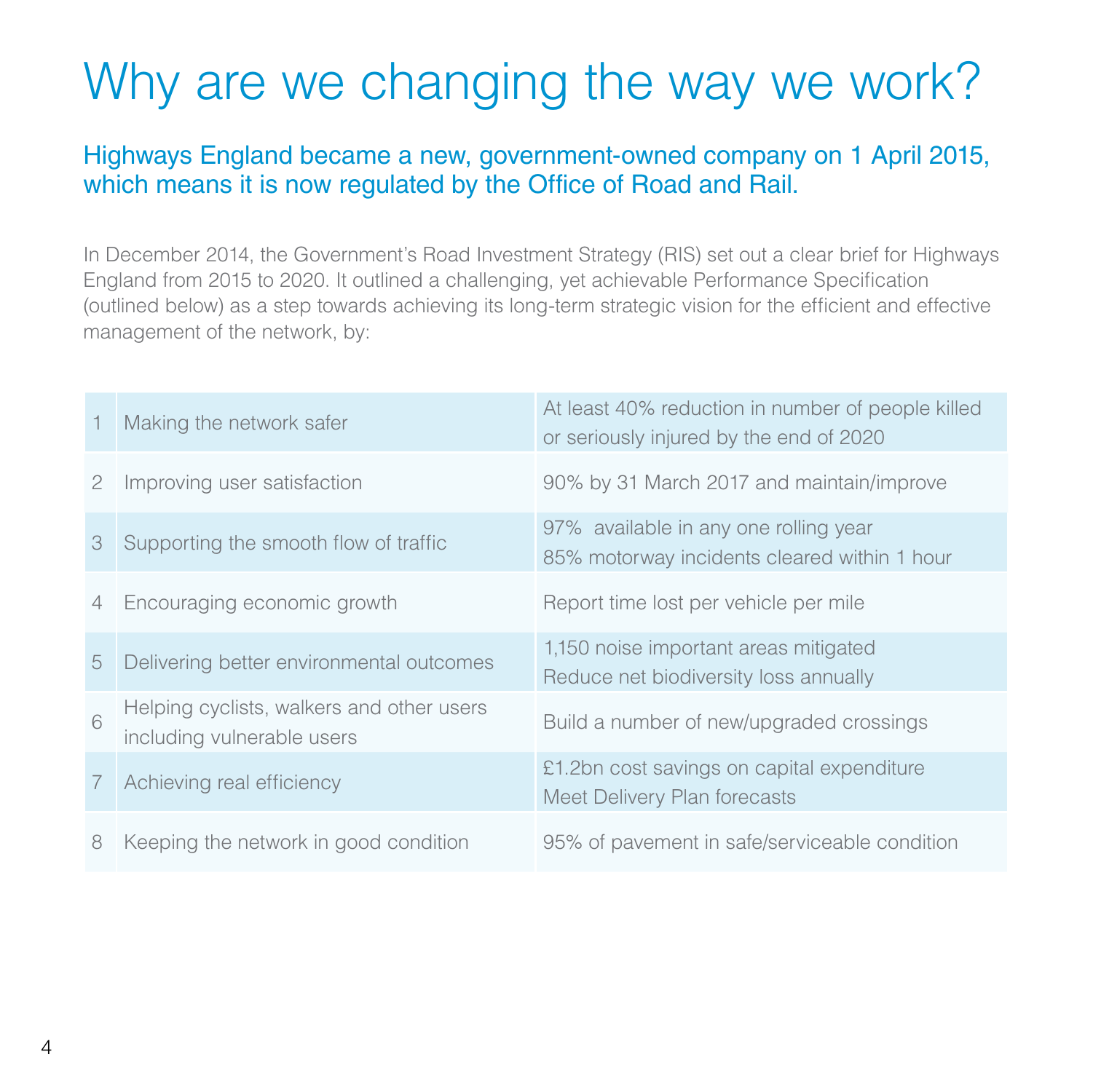## Highways England's response

Highways England responded with a strategic business plan (**the Delivery Plan**), outlining our approach to delivering the RIS and the performance specification over the next five years. It sets out our plans to transform Highways England in order to deliver an alternative approach to maintenance and investment delivery.

The Delivery Plan sets out how we will implement a new operating model for maintenance (refer to page 9)

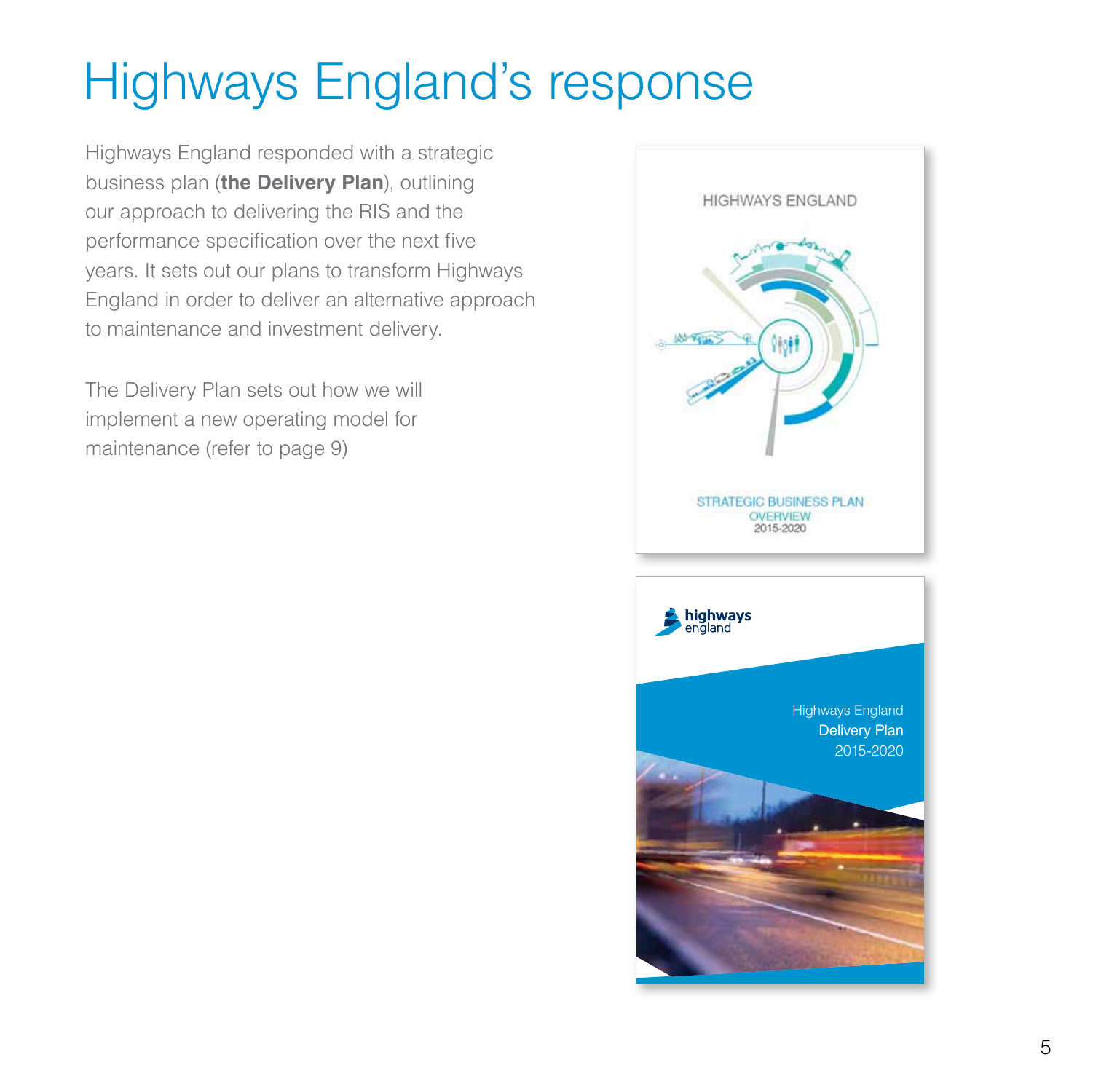## What will Asset Delivery look like?

We will:

- Be directly engaging with our supply chain to help drive down cost and waste, whilst providing the best possible value for money for tax payers and service for our customers.
- Better understand our asset performance and develop a programme based on the needs of our asset.
- Gain a better understanding of the costs of maintaining our asset.
- Make robust long-term investment decisions about our network.
- **Make decisions based on customer need and** use increased knowledge to support decision making.
- Working together to grow a bold, confident and agile culture.
- Directly control and manage reputational risks.

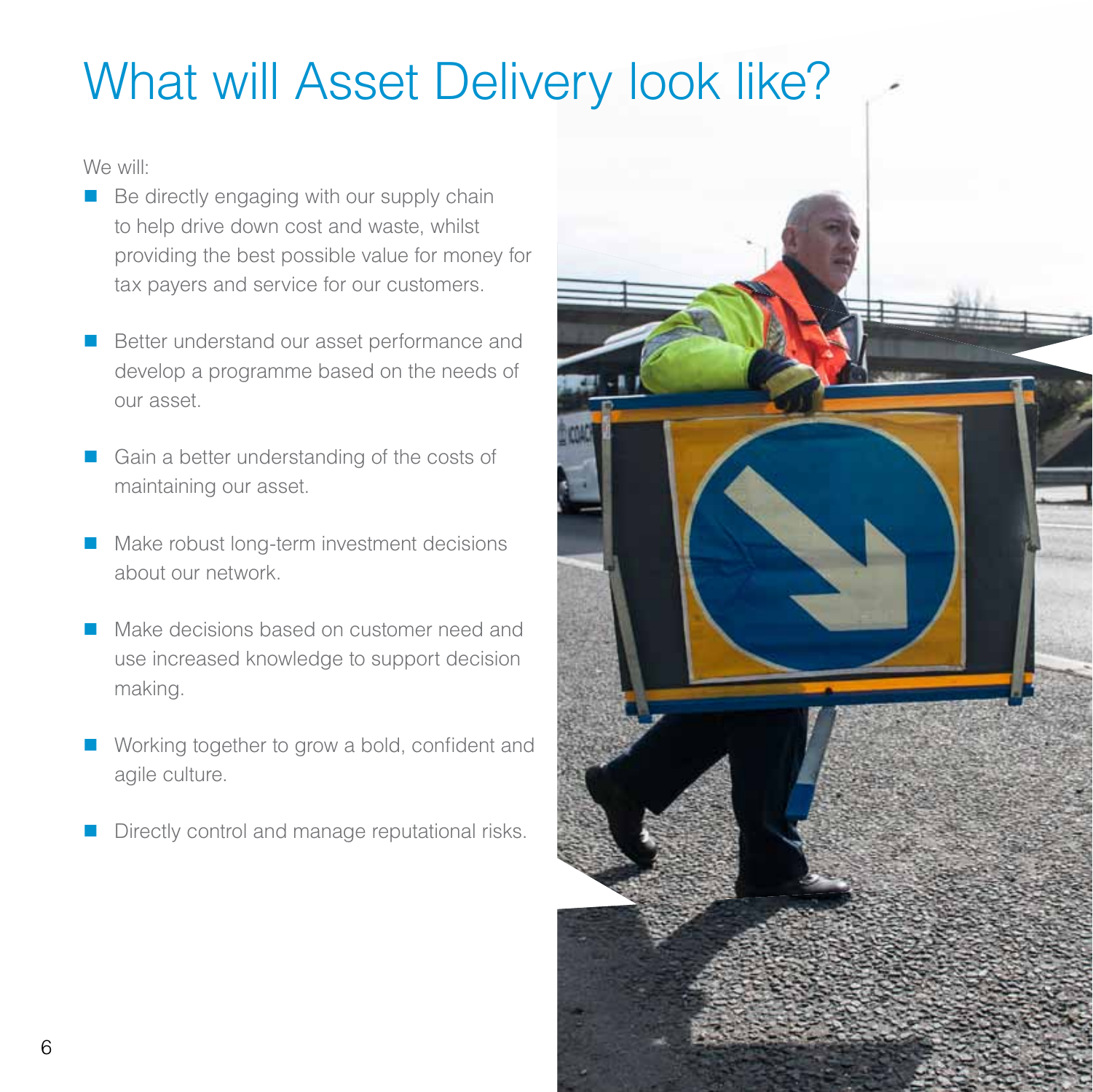### Asset Delivery Community – how we will work together

The Asset Delivery community, comprising Highways England and supply chain colleagues, will work together to deliver four principle work packages:

#### **Maintenance and incident response**

Through a 15 year contract, providing routine maintenance and responding to incidents from Highways England depots.

#### **Design services contract**

This will be a 5 year contract and will involve taking briefs from Highways England and turning them into well-defined packages of work, including repairing and reinstating our network after incidents, where necessary.

#### **Construction works framework**

Contracts assembled under a 4 year framework to deliver capital projects. This includes unplanned work to reinstate the network where required.

#### **Specialist goods and services**

We will secure specialist services, such as salt supply, weather forecasting and technical survey testing.



### **Customers**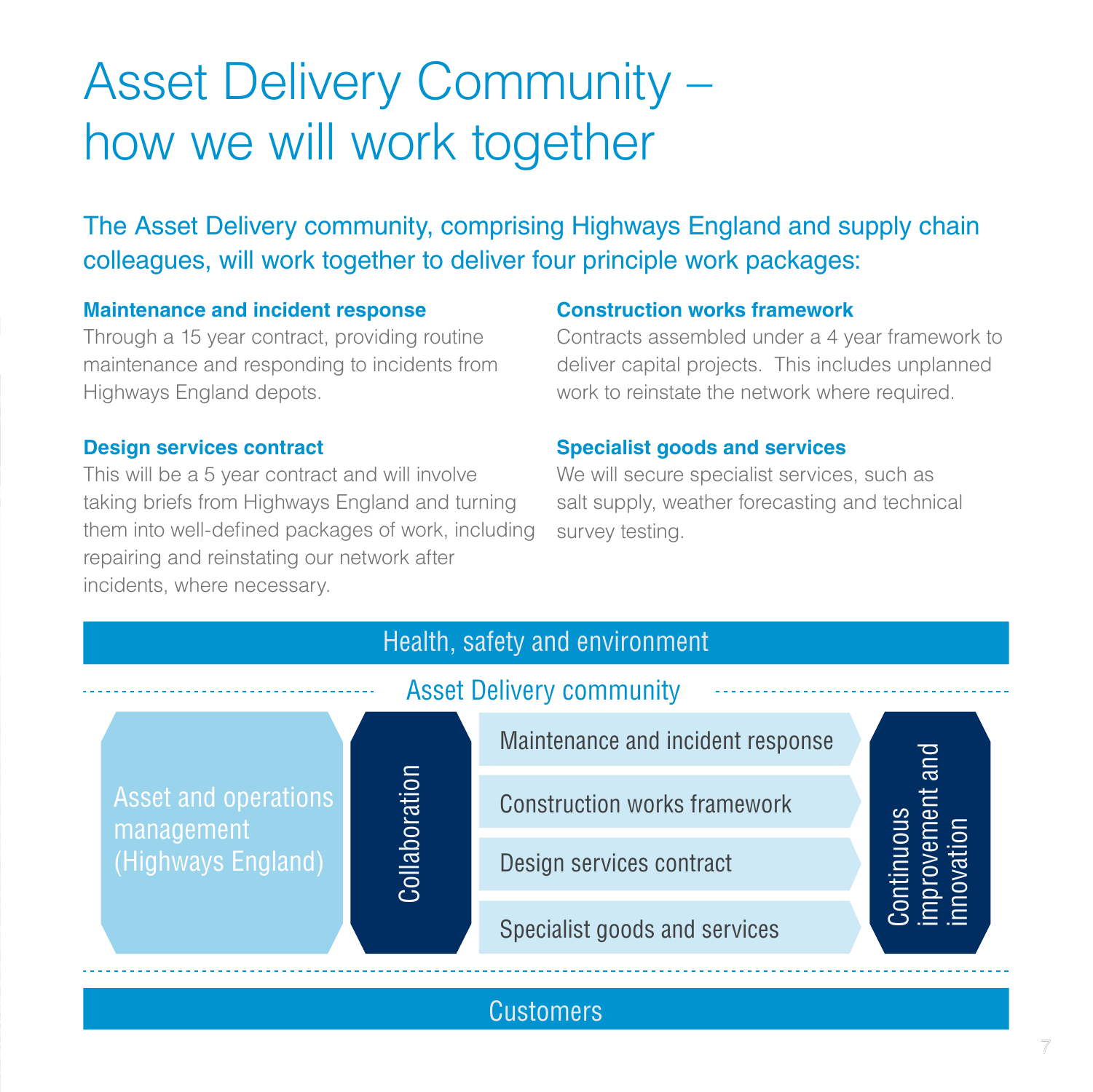## What will be different?

Our Asset Delivery community will be made up of Highways England and supply chain colleagues, working directly together to deliver a complete service for our customers. We will create a collaborative team that will:

#### **Learn together**

We will use the collective intelligence of the entire area communities implementing Asset Delivery, to understand our asset, customer and stakeholder needs, and make robust long-term investment decisions.

### **Plan and maintain one programme for the network**

We will have one programme plan for the network in each area, which maximises the use of road bookings, minimises customer disruption and is flexible to changing network needs and conditions.

#### **Deliver in partnership**

We will work with our suppliers in collaboration, sharing knowledge, best practice, road space and innovation to deliver the communities' network obligations with due consideration to the customer. The network is the window to Highways England and the customer will experience a busy, agile and responsive network operation.

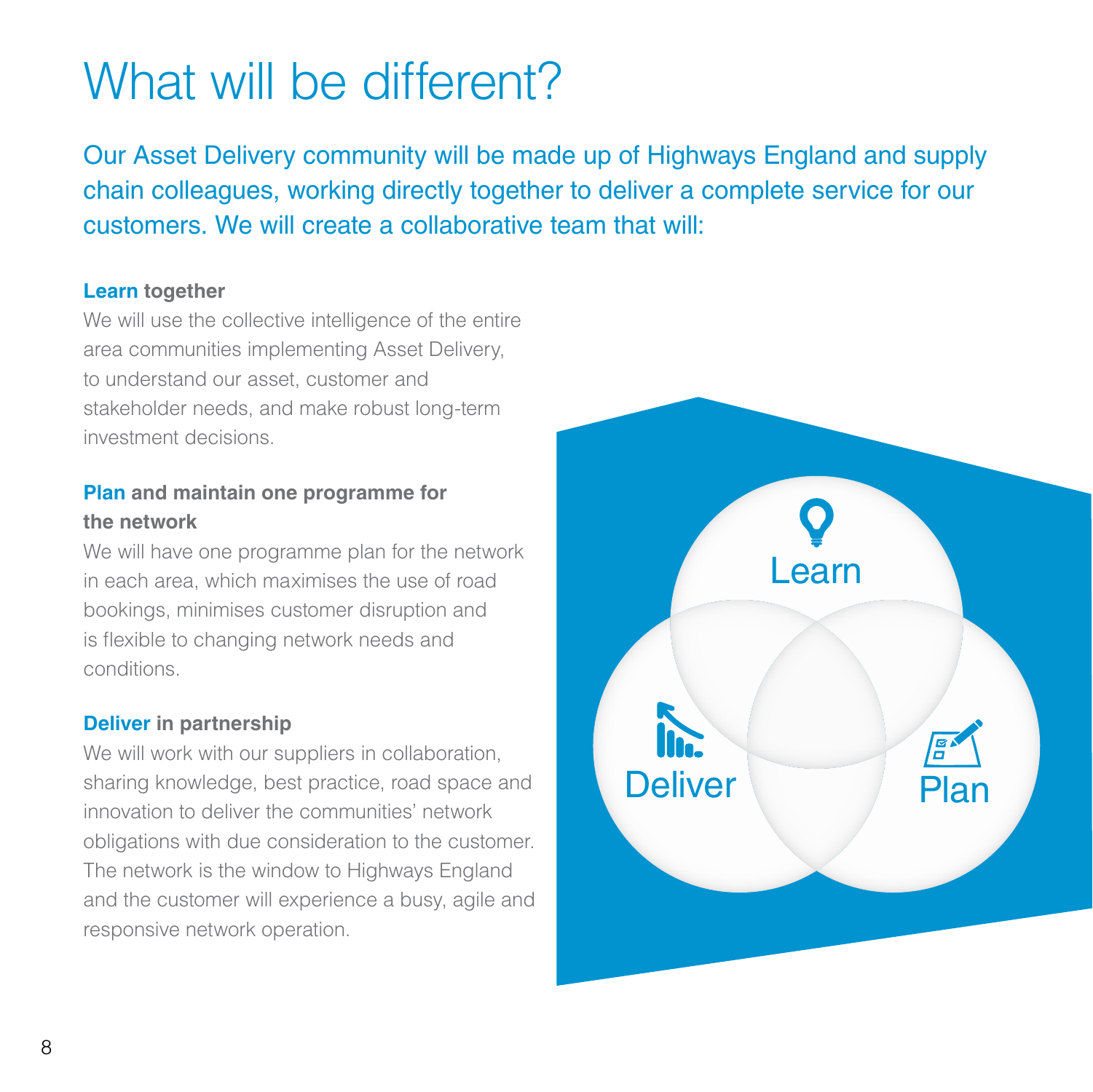# How we will deliver – the Asset Delivery operating model

A key element in our journey to improving our overall asset management capability will be the significant change in our operating model for maintenance.

The new model will see us directly manage both routine maintenance and the delivery of capital renewal and improvement schemes.

To drive improvements in efficiency and the quality of services delivered to customers we will increase our direct knowledge of the asset and the factors which generate waste and inefficiency.

Working more closely with the suppliers who undertake these activities on the ground will open opportunities for us to collaborate more effectively with them to identify innovations in planning, scheduling and the methods employed to improve the quality and value for money of these services.

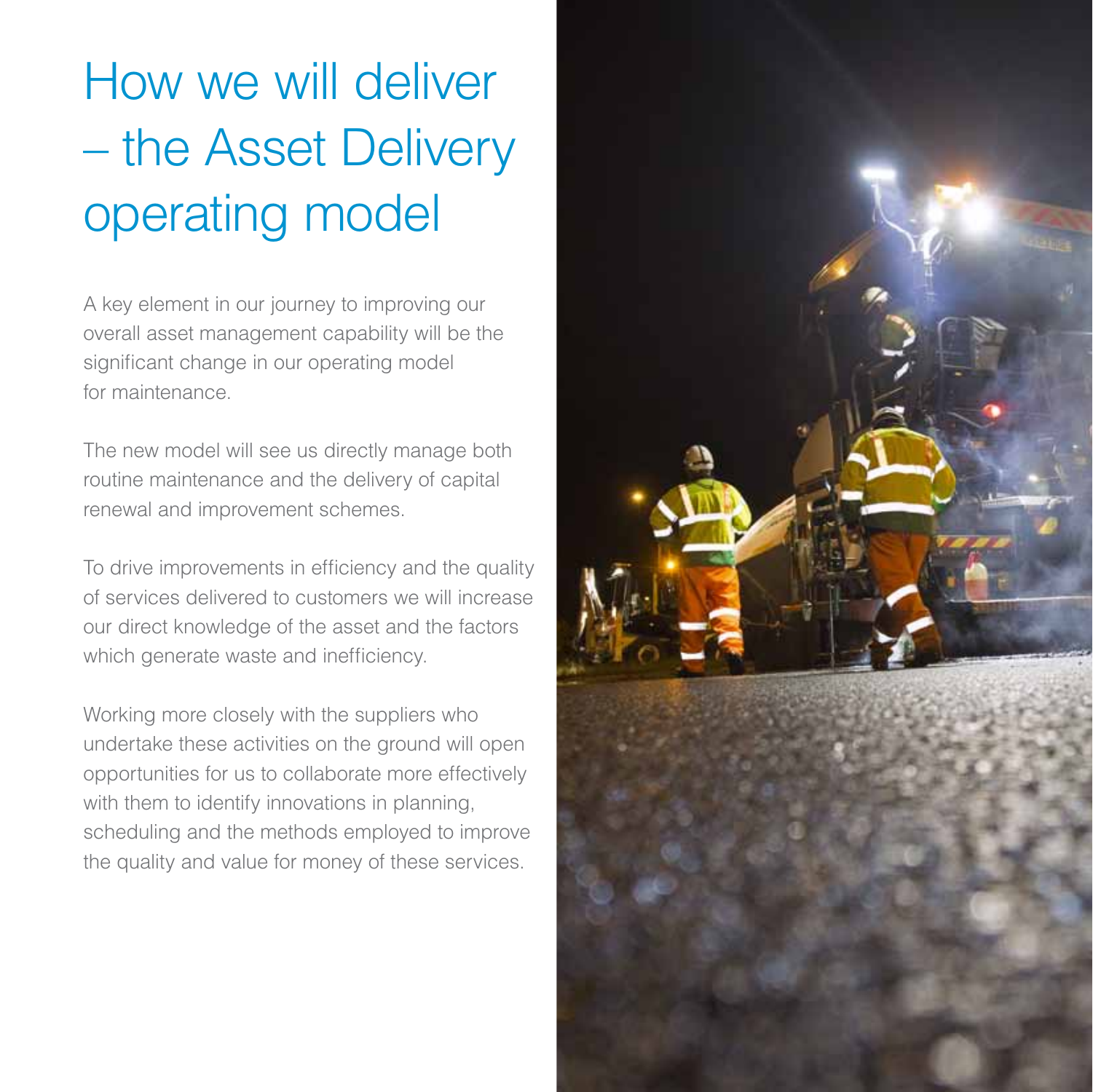## How we will deliver – the Asset Delivery operating model

The Asset Delivery operating model will help us to build on our existing strengths and improve our capability to achieve our vision of **Working together to bring Highways England closer to our custom**ers

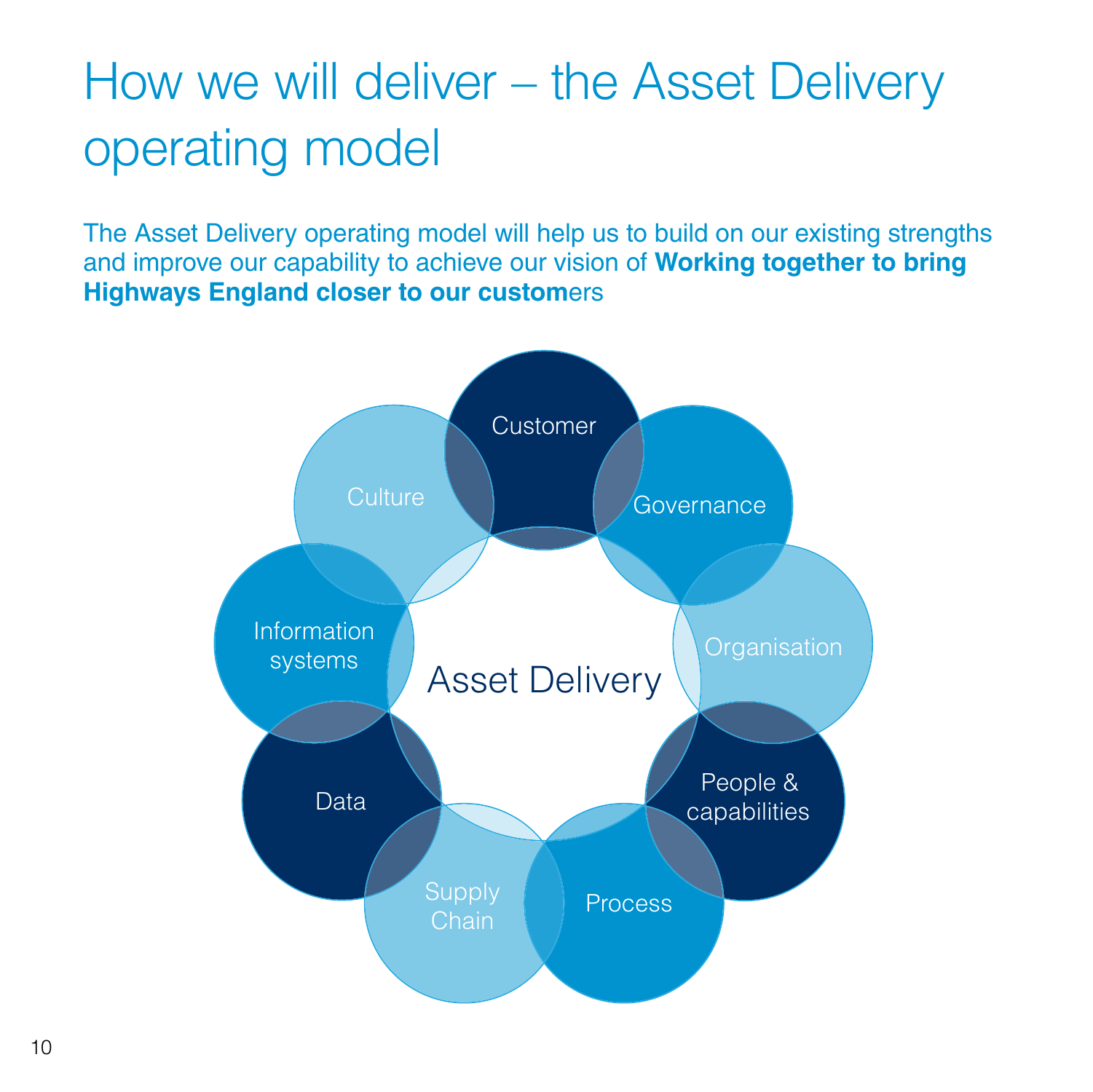#### **Customer**

The customers, their experience and safety on the road network will be at the heart of our decisionmaking and planning. We will provide them with reliable information to inform their route choices and be transparent in our investment decisions.

#### **Governance**

A long-term perspective will be taken to investment decisions. accountability for decisionmaking will be clear and people empowered to make decisions at the lowest appropriate level. common key performance indicators will be established that encourage desirable behaviours.

#### **Organisation**

A nationally consistent organisational structure that optimises spans of control, encourages effective collaboration and communication; incorporating functions of specialist capability where required.

#### **People and capabilities**

Our capabilities in asset management, data analytics, planning and programme management will be enhanced

#### **Process**

Processes and handovers will be efficient, effective and responsive to customer needs, with contractors and other relevant stakeholders engaged at appropriate stages. A robust performance management system will be in place.

#### **Supply chain**

A collaborative community of suppliers will be established and we will build direct relationships with those who undertake works. Agile tasking of contractors will ensure the most appropriate is appointed and sub-contracting will be limited throughout the supply chain.

#### **Data**

Quality, robust data will be shared across Highways England, the supplier community and with other relevant stakeholders to support evidence-based decision-making and collaboration in planning and delivery.

#### **Information systems**

Information systems will be integrated as appropriate with functionality for direct access and the ability to update date via mobile solutions.

#### **Culture**

A collaborative, open and honest, learning culture in the way we plan and deliver. 'One programme' approach to planning; sharing intelligence and road space, with health and safety and the customer at the heart of our decisions.